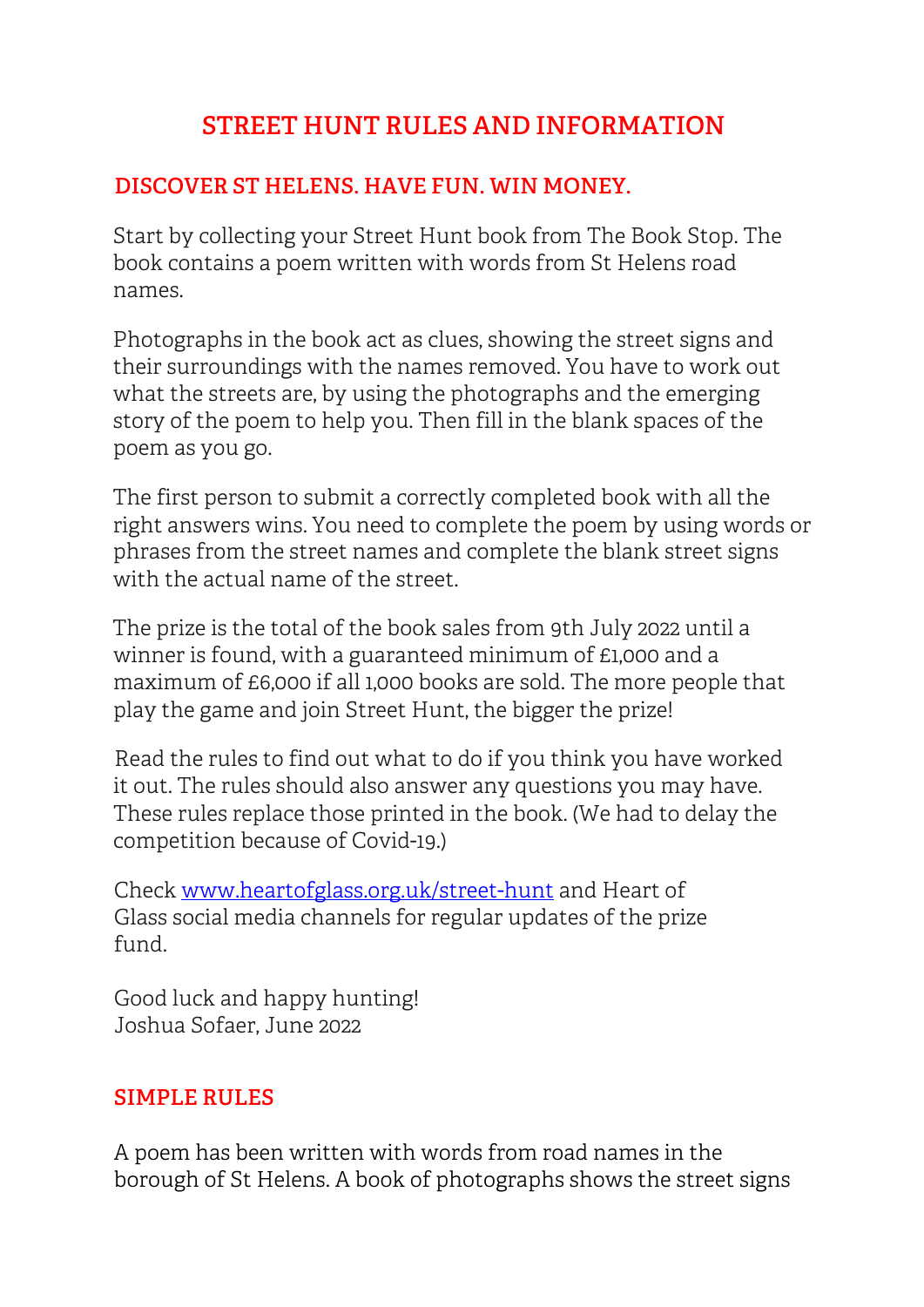and their surroundings, but with the names removed. You have to work out the names of the streets, using the emerging story of the poem to help you.

The first person, family or group to submit a correctly completed book with all the right answers wins. The prize is the total of the book sales until a winner is found, with a guaranteed minimum of £1,000 and a maximum of £6,000 if all 1,000 books are sold at £6 each. The more money we receive the bigger the prize pot gets. You can buy as many books as you want, and complete a book with friends/family if you prefer.

To win, you need to give us your copy of the book with all the blank signs clearly filled in correctly, and the poem completed too.

#### **WHAT SHOULD I DO IF I THINK I HAVE WORKED OUT ALL THE ANSWERS?**

Once you think you have all the correct answers, take your completed book to:

The Book Stop 11 Bridge Street St Helens WA10 1NN

They are open **9.30am-5pm Monday-Saturday**, except on public holidays. They will open additionally on Sunday 10 July 2022, 10am-4 pm.

If you think you have all the correct answers outside of Book Stop trading hours, you can choose to (but are not obliged to) email your intention to submit to **info@streethunt.co.uk,** indicating that you have completed the puzzle. You should include your name, a contact number, your postcode and the limited-edition book number printed on the back of your book.

Intention to submit emails will only be referenced if two or more people are waiting to submit entries as THE BOOK STOP opens. In the case that two or more people are waiting to submit entries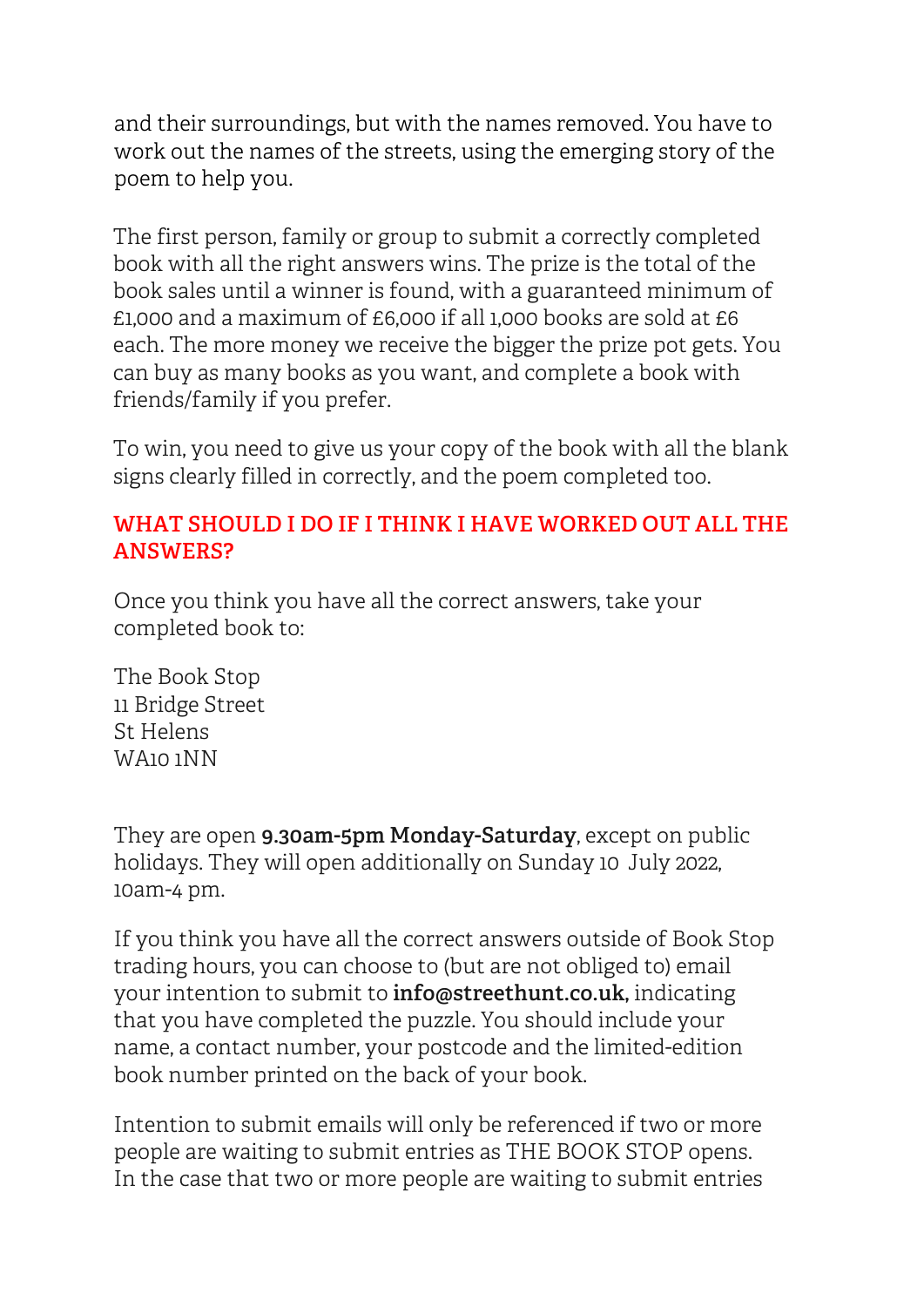as THE BOOK STOP opens, the Intention to submit emails will be used to decide whose submission will be deemed to be the earliest. Intention to submit emails will only remain valid if the book is delivered to THE BOOK STOP within 1 hour of the next opening, i.e., by 10.30am the following day it is open. Any books received from 10.31am will be deemed to be submitted without an Intention to submit.

Please bring a sealable A4 envelope, addressed to STREET HUNT Competition Submission, Heart of Glass. Please mark the envelope "Urgent & Confidential".

When you are at The Book Stop, the person on duty will date-stamp and sign the receipt slips at the back of the book and make a note of the time. One of the slips should be snipped off and given back to you. Please keep it safe.

Now put your book into the A4 envelope that you have brought, secure it, and sign over the seal. Hand it over to The Book Stop. When you get home, please email **info@streethunt.co.uk** to notify us that you have made your submission. We will contact you within one week (at the latest) to inform you if you have won or not. If you have not won, you will be free to collect your book from Heart of Glass to see which answers you got wrong but you will not be able to resubmit that book. Each book may only be submitted once.

If you have won, we will pay you the entire prize fund as published on the website **www.heartofglass.org.uk/street-hunt** The prize is guaranteed at a minimum of £1,000 and will not exceed £6,000. We will also retain your winning entry.

### **FULL COMPETITION TERMS AND CONDITIONS**

1. These terms and conditions are the Competition Rules ("Rules") and apply to the STREET HUNT competition included on the STREET HUNT website ("Competition"). The STREET HUNT website address is **www.heartofglass.org.uk/street-hunt** ("Website"). By entering the Competition you, the entrant (whether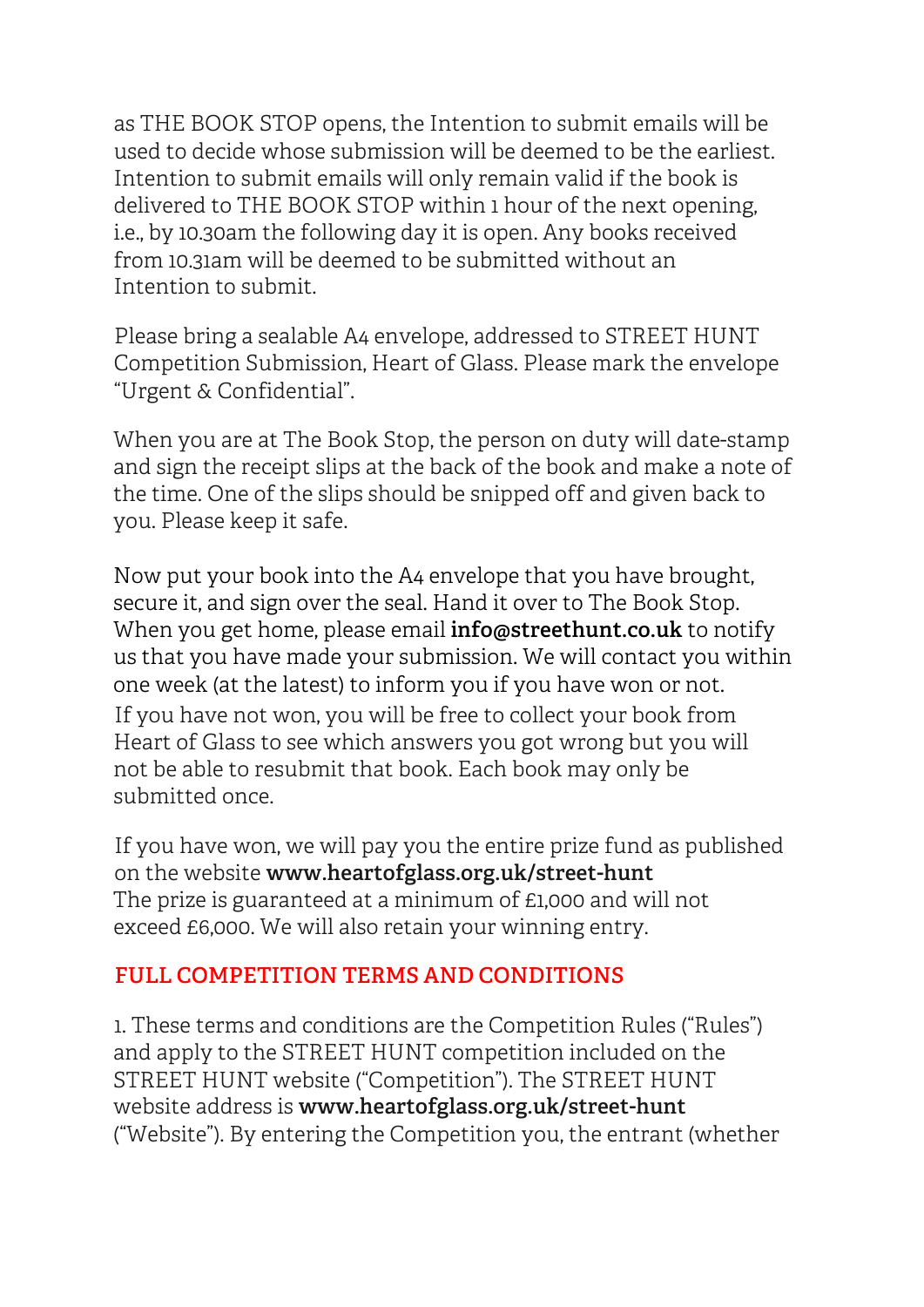you are participating individually or as part of a group of individuals), agree to be bound by the Rules.

2. Joshua Sofaer Projects Limited ("JSPL") has been commissioned by Heart of Glass to create the Competition.

3. JSPL and Heart of Glass reserve the right to cancel or amend the Competition or these Rules at any time without prior notice. Any changes will be posted within these Rules and on the Website. A copy of the Rules may also be obtained by sending a stamped addressed envelope to STREET HUNT Competition Rules, Heart of Glass, 9-11 Haydock Street, St Helens, WA10 1DD.

4. All the streets that appear in the STREET HUNT book (the "Book") are located in the Borough of St Helens, with postal codes commencing L, WA, or WN. In one instance the road runs out of the borough and the sign itself is outside the St Helens boundary. Neither JSPL nor Heart of Glass is liable for any errors in or resulting from, the use of postcodes.

## **QUALIFYING ENTRANTS**

5. This Competition is not open to employees or contractors of JSPL nor any person directly involved in the organisation or running of the Competition, or their direct family members. JSPL reserves the right to verify the eligibility of all entrants.

6. JSPL assumes that by using the Website and entering the Competition (and you warrant that) either you have the legal capacity to enter the Competition and agree to the Rules or your parents or guardians have consented to your entry of the Competition and agreement to abide by the Rules.

7. Players must be 18 or over to play Street Hunt or accompanied by a parent or legal guardian.

8. JSPL reserves the right to disqualify any entrant if it has reasonable grounds to believe the entrant has breached any of the Rules.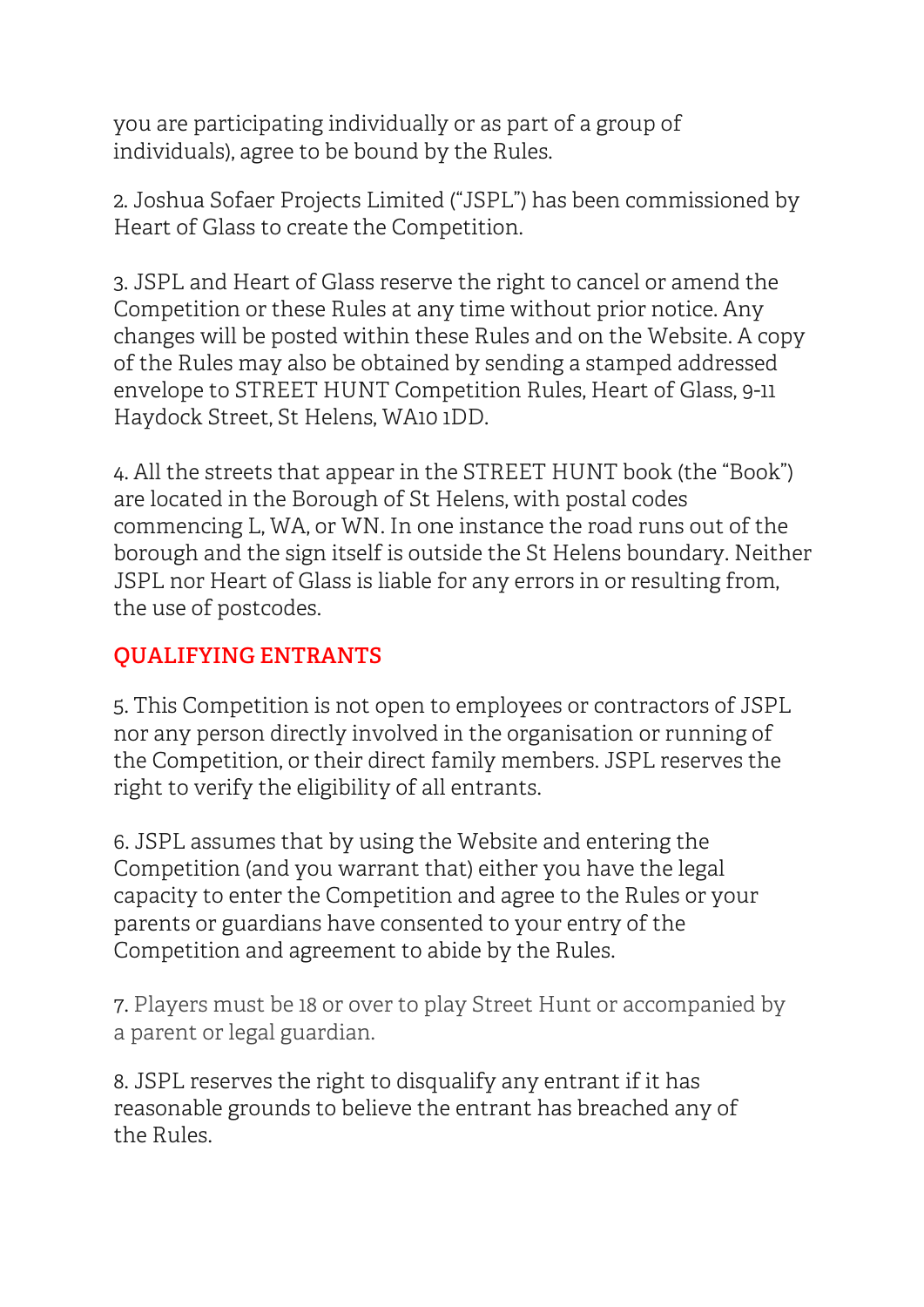#### **COMPETITION ENTRIES**

9. All entries must be on the designated and individually numbered Books. (Unnumbered copies will not be accepted). No other form of submission will be accepted. Only 1,000 numbered copies of the Book will be released. All Books need to be picked up in person. Books will stay on sale until they are sold out.

Book Launch: 10 am, Saturday 9 July 2022 THE BOOKSTOP 11 Bridge Street, St Helens WA10 1NN

Books will stay on sale at THE BOOK STOP until they sell out or someone wins the competition. THE BOOK STOP is open Monday-Saturday 9.30 am-5 pm except for public holidays. They will open additionally on Sunday  $10^{th}$  July 2022, 10 am-4 pm.

#### **Pre-orders can be made online from 16 June 2022 until 9 July www.heartofglass.org.uk/street-hunt and collected from 9 July at THE BOOK STOP.**

10. Entries must be submitted in person to THE BOOK STOP 11 Bridge Street, St Helens WA10 1NN. They are open Monday - Saturday 9.30 am-5 pm except for public holidays.

It is your responsibility as an entrant to make sure that the person receiving the entry, date stamps and signs the receipt slips at the back of the Book and makes a note of the time.

One of the receipt slips should be detached and retained by you as proof of submission.

If you think you have all the correct answers outside of THE BOOKSTOP opening hours, you can choose to (but are not obliged to) email notification of intention to submit to info@streethunt.co.uk, indicating that you are ready to submit. You should include your name, a contact number, and the limited-edition book number printed on the back of your book. Intention to submit emails will only be referenced if there are two or more people waiting to submit entries as THE BOOKSTOP opens. If two or more people are waiting to submit entries as THE BOOKSTOP opens, the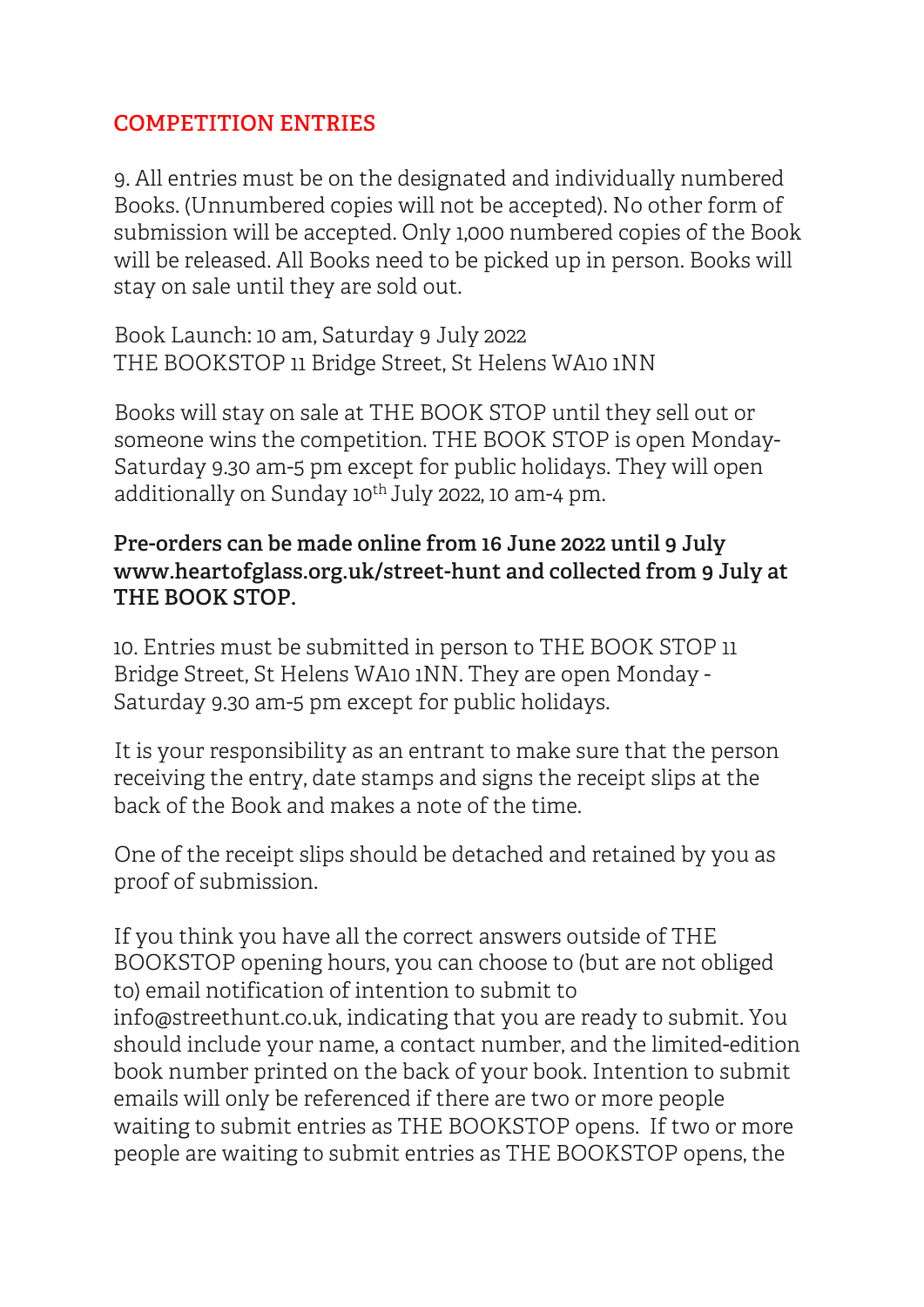Intention to submit emails will be used to decide whose submission will be deemed the earliest submission. Intentions to submit emails will only remain valid if the book is then delivered to THE BOOKSTOP within 1 hour of the next opening, ie., by 10.31 a.m. the following day it is open. Any books received from 10.31 a.m. will be deemed to be submitted without an Intention to submit. Neither JSPL nor Heart of Glass is responsible for the failure of email services. Proof of sending is not proof of receipt.

11. Once the receipt slips have been completed, the Book being entered should be placed in a sealable A4 envelope addressed to STREET HUNT Competition Submission, Heart of Glass. The envelope should be marked "Urgent & Confidential" and signed over the seal.

12. The final date for possible submission to THE BOOK STOP is 5pm on Thursday 8 July 2027 (the "Closing Date"). Entries submitted after this time will not be valid. Neither JSPL nor Heart of Glass accepts responsibility for the availability of or access to THE BOOK STOP.

13. If no winner has been found at the end of the Competition, the total prize money as published on the Website on or after the Closing Date will be donated to St Helens Council for the improvement of road signage across the Borough.

14. Each Book can only be submitted once. If a submission has even one incorrect answer, it will be deemed to have lost.

15. Answers must be clear, legible, and unambiguous. Misspellings will be deemed as incorrect answers. Entrants need to complete the blank street signs in the Book with the actual name of that street.

16. Entrants also need to complete the poem by using words or phrases from the street names. These could be the entire street name or a portion of it.

17. Neither JSPL nor Heart of Glass will be held responsible for the changing of street names, or the official or unofficial removal of street signage during the Competition. Where JSPL or Heart of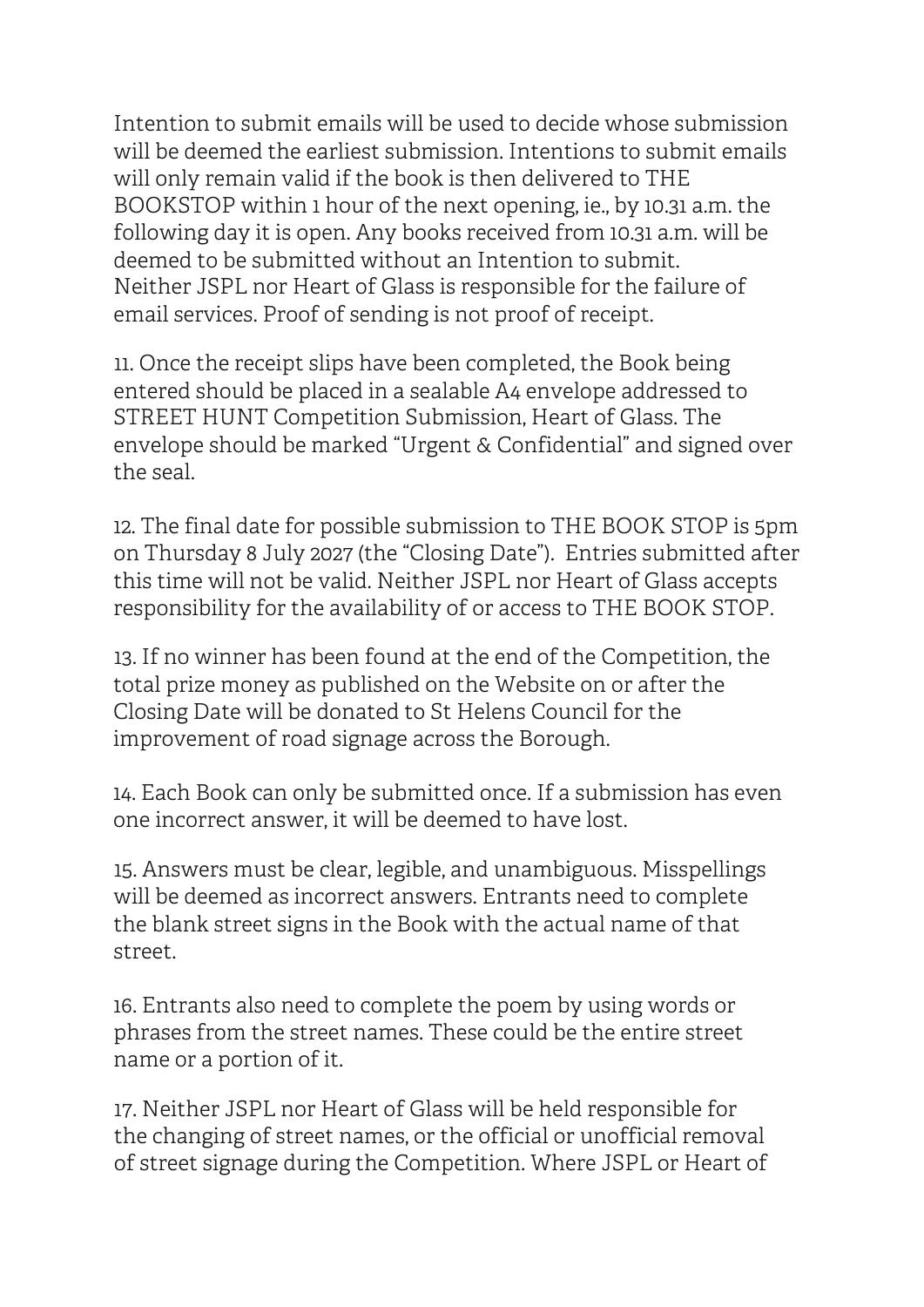Glass is made aware of such alterations, JSPL or Heart of Glass will publish this news on the Website.

18. JSPL will check each submission against the correct answers and will notify the person who has made the submission whether they have won the Competition within one week (at most) from the time of submission.

19. While every effort will be made to administrate the receipt of entries, neither JSPL nor Heart of Glass can accept any responsibility for lost entries due to third parties. Entrants are strongly advised to photocopy their entry ahead of submission.

20. Entrants should email **info@streethunt.co.uk** to notify JSPL that they have made a submission when handing their book in at THE BOOK STOP.

21. If you have not won, you will be free to collect your Book from Heart of Glass to see which answers you got wrong but you will not be able to resubmit that Book. In the event you want to resubmit, you will have to do so on a new book. All unclaimed submitted (but not winning) Books will be disposed of on or after 30 days from the date of submission.

## **THE PRIZE**

22. The prize-winner will be the first entrant to submit a fully completed and entirely correct Book between 9 July 2022 and the Closing Date. In all matters, the decision of JSPL shall be final and no correspondence or discussion shall be entered into.

23. The prize is the total income from sales of the Book up to the day that a winner is identified. The prize is a guaranteed minimum of £1,000 up to a maximum of £6,000 if all 1,000 books are sold. If you submit a joint entry, only one prize of up to £6,000 is payable.

24. The winner will be paid by cheque or bank transfer within 14 days of being identified. The prize fund will be the total of the Book sales up until a winner is identified. Book sales will cease after this date.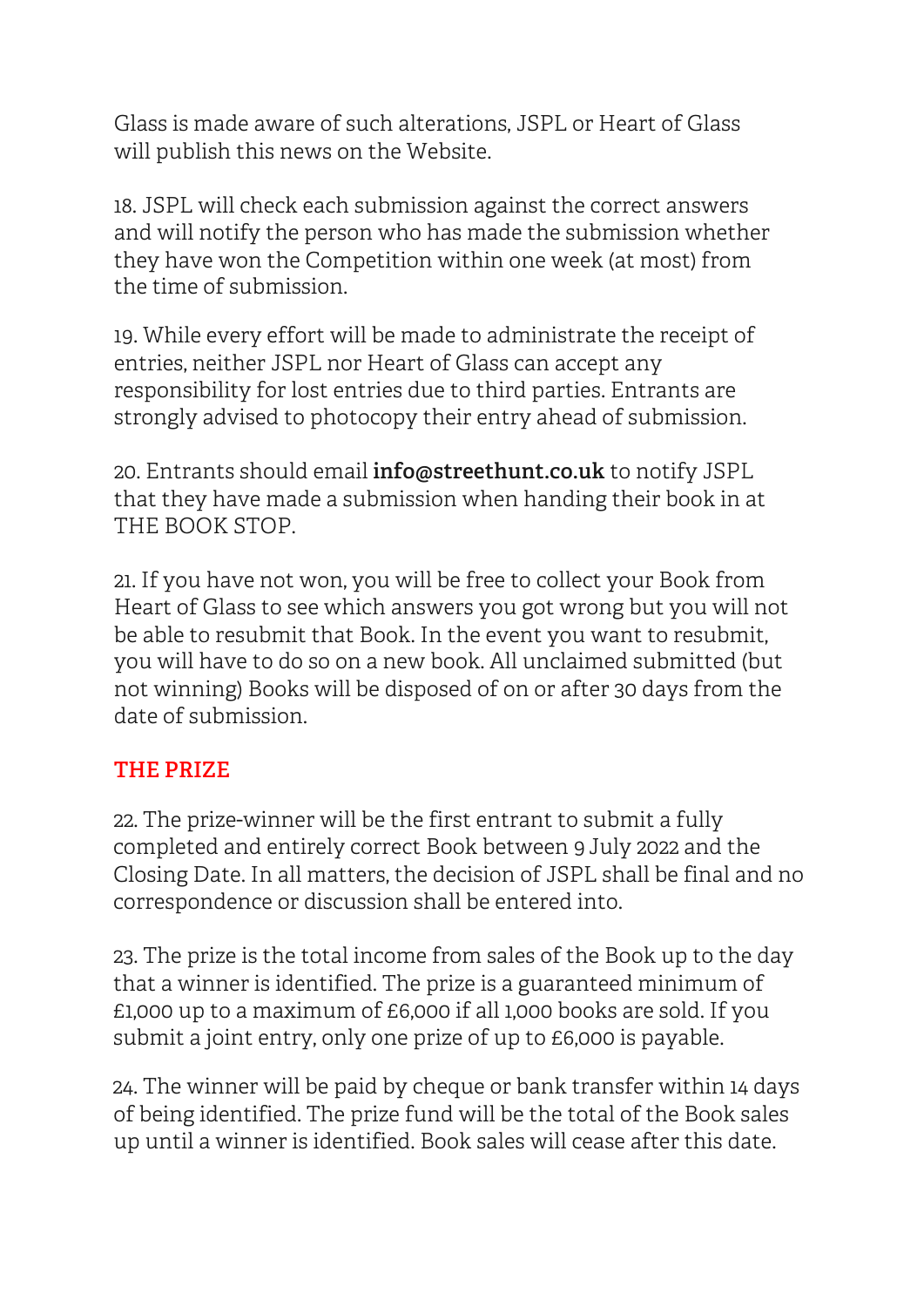25. In the event of a winner being found, the Competition will cease immediately and no further entries will be accepted. The winner's name and the correct answers will then be published on the Website. It is your responsibility to regularly check the Website to see if a winner has been found. JSPL reserves the right not to select a winner if there is no suitable winning entry.

26. No prize will be awarded as a result of improper actions by or on behalf of any entrant.

## **INTELLECTUAL PROPERTY RIGHTS**

27. By entering the Competition you agree to grant the exclusive rights to JSPL and Heart of Glass to display, publish or broadcast your Book entry in any form whether printed, electronic or otherwise, for one year after the announcement of a winner. After this date, JSPL and Heart of Glass will continue to reserve nonexclusive rights to publication. Separate from the prize money, you will not be entitled to any payment or royalties from JSPL, Heart of Glass or the Competition relating to your Book.

28. By entering the Competition you warrant that the information which you submit will not infringe the intellectual property, privacy or any other rights of any third party, and will not contain anything which is libellous, defamatory, or obscene, indecent, harassing or threatening. JSPL and Heart of Glass reserve the right, but not the obligation, to screen, filter and/or monitor information provided by you and to edit, refuse to distribute, or remove the same.

## **LIABILITY**

29. Neither JSPL nor Heart of Glass shall be responsible for any damage, loss, injury or disappointment suffered by any participant in the Competition. Nothing shall exclude or limit the liability of JSPL or Heart of Glass in a manner which would be illegal or unlawful (including, without limitation, for death or personal injury as a result of JSPL or Heart of Glass negligence).

## **DATA PROTECTION AND PUBLICITY**